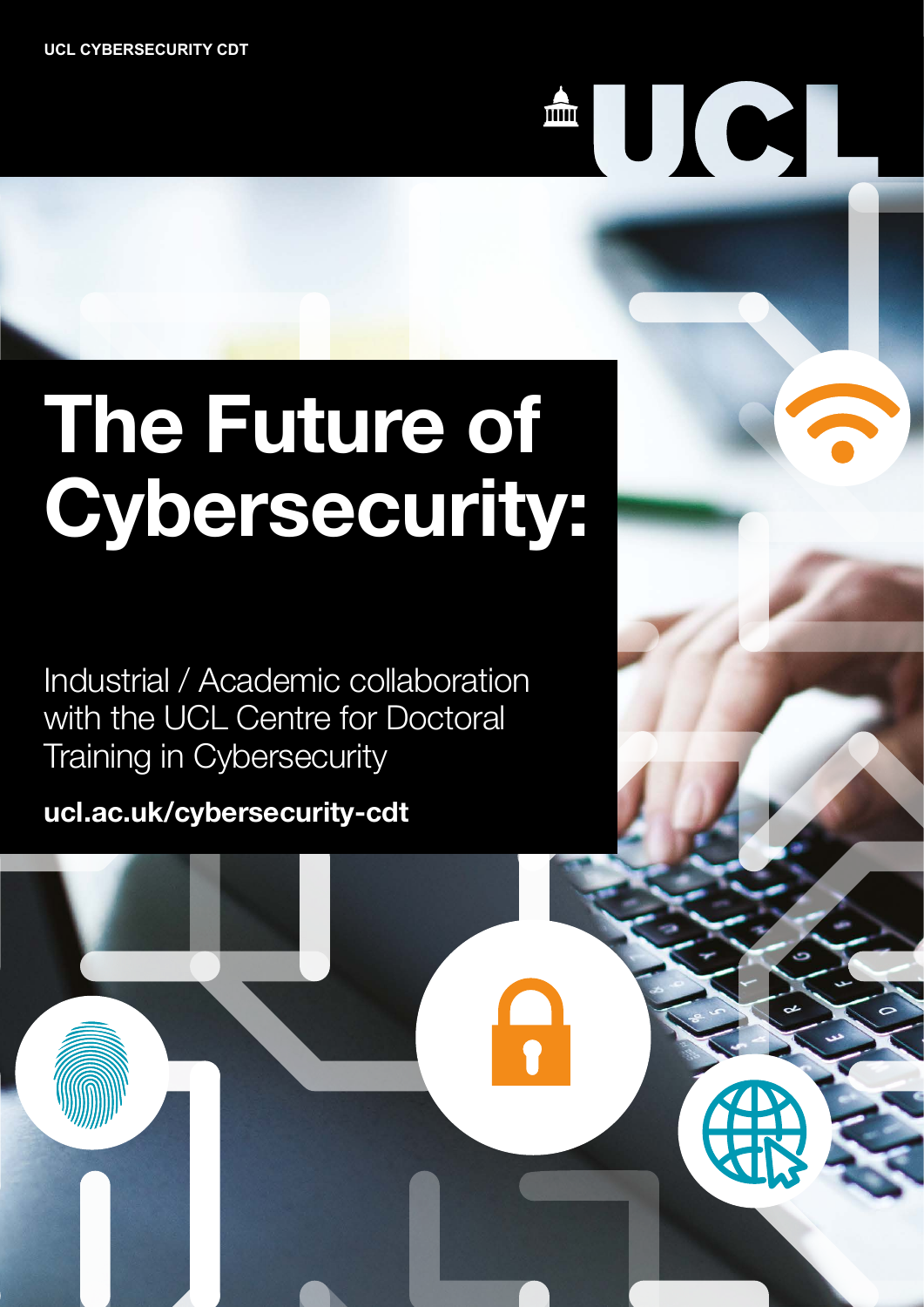# **The Big Picture**

Cybersecurity is a 'wicked problem' — one that spills across disciplines, jurisdictions, and borders of all kinds. It requires individuals with skills that cut across multiple disciplines. Traditionally, cybersecurity practitioners are trained to be technically proficient but don't come with wider skills training or a broader industry perspective. It's easy to understand why: information security, computer science, cryptography, criminology, economics, psychology, public policy, and more combine to form the ecosystem within which cybersecurity problems and solutions are found; but training people to think and work across these boundaries has proven difficult.

The CDT in Cybersecurity brings together three UCL departments — Computer Science, Security and Crime Science, and Science, Technology, Engineering, and Public Policy (STEaPP) — to tackle the problem. The CDT has been established specifically to train high achieving, creative people to think differently and more expansively about cybersecurity problems and solutions. Our students are trained to cross disciplinary boundaries, communicate beyond their own fields, and comprehend the context in which others operate. This is a highly competitive programme that attracts outstanding candidates from all over the world.

# **How our industry partners benefit — what's in it for you?**

Our CDT works closely with a range of partners to drive the most innovative research into complex cybersecurity problems. As a partner, you can benefit in the following ways:

- Accessing our doctoral researchers at an early stage in their training, for instance, by specifying a problem for them to tackle in their Year 1 dissertation
- Helping shape their PhD so that it is aligned with a problem relevant to your organization's agenda
- Providing access to real world expertise and, if relevant, co-supervision
- Providing internships during which our students can work on topics relevant to you
- Being first in line to recruit some of the brightest researchers in this field

Please contact us if you would like to discuss partnering with us.





# **How our industry partners contribute**

Our partners contribute in many different ways. We are happy to discuss all types of input into the work of the CDT:

#### **Research projects:**

- Co‐supervision of students and projects
- Input into shaping projects or Year 1 dissertations
- Funding of studentships.

#### **Training and placements:**

- Provide student placements and internships
- Provide training and workshops
- Participate in or provide events (e.g., poster competitions, career events) and brainstorming sessions.

#### **Provision of technology and expertise:**

- Access to relevant data
- Hardware, software, and support
- Site visits
- Guest lectures and teaching support
- Product testing.

#### **Sponsorship:**

- Sponsorship of our events or activities
- Hosting conferences.

#### **Advisory Board:**

– Participation in our annual review, providing strategic advice for the centre.

Our current partners comprise a spectrum of organizations across the private and public sector including

**Amazon Web Services**, **Barclays Bank plc**, **Cisco Systems UK, Cybernetica AS**, **Google Deep Mind UK**, **Hatdex Community**, **Kryptic PBC, Microsoft Research Ltd**, **UK National Police Chief's Council**, **UK National Cyber Security Centre**, **Privitar, Ripple, Spherical Defence**, **The Tor Project**, **The Alan Turing Institute**, **Veganetwork io**, **Creditmint**, and **Lloyd's Register Foundation**.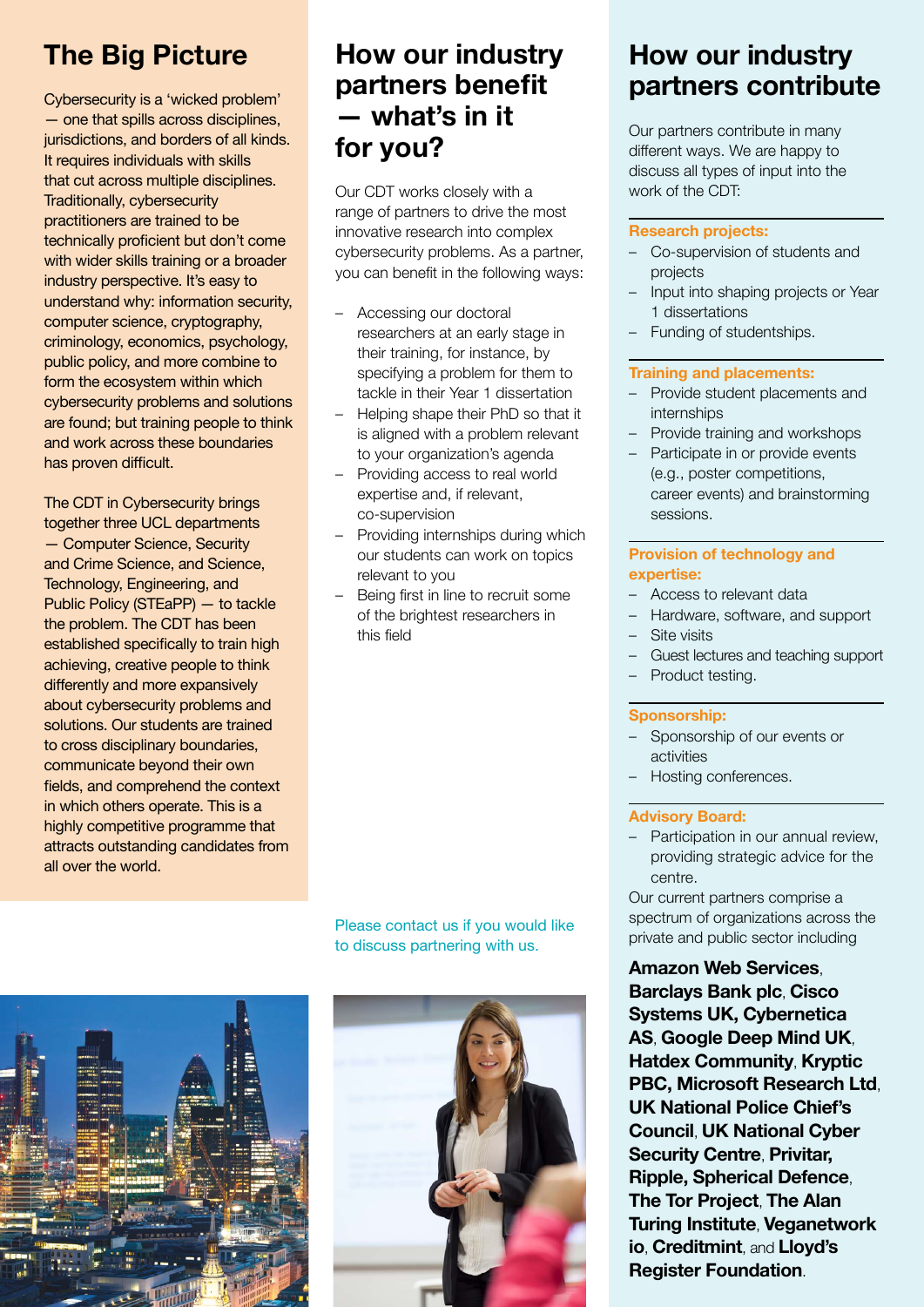# **The Programme**

Our 4-year programme provides students with knowledge including systems security, (cryptography, software security, network security, ecosystem security), crime science (cybercrime), and management and policy (information security management, security economics, ecosystem security, public policy). Our students work closely with industry to understand real-world needs and to develop the skills to work effectively within the sector.

In the first year of our programme, students undertake a number of taught modules across all three departments. This exposes them to different bodies of knowledge as well as a range of research methodologies. Students acquire knowledge that is conceptual, technical, strategic, and contextualized. It also provides the students with opportunities to work in interdisciplinary groups which is often their first step towards communicating effectively beyond their home discipline. This training continues into the later years, as students develop their theses and become independent cybersecurity researchers.

#### **Year 1**

In Year 1, students complete four compulsory modules plus one optional module.

The four compulsory modules are:

- Information Security Management
- Cybercrime
- Analytic Methods for Policy
- Philosophy, Politics, and Economics of Security and Privacy.

Students choose one optional module from:

- Computer Security 1 (a general introduction to security at an advanced level)
- Introduction to Cybersecurity
- Digital Technology and Policy.

#### **Years 2 and 3**

Students attend further elective modules and complete transferable skills training. We also encourage our students to carry out an internship within a partner organization.

Note: We do not organize the internships, but provide training and forums to help students connect with industry partners and the skills needed to interact effectively with them.

#### **Year 4**

Students focus on completing their theses. Students are encouraged to continue interacting with industry partners as they prepare for graduation and employment. Some of our students go on to positions with the organizations with which they have held internships.



# **Student Case Studies**

Our students' projects range across the cybersecurity domain. For instance, current projects include:

- Detecting hate and analysing narratives of online fringe communities
- Explaining prosecution outcomes for cryptocurrency-based financial crimes
- Protecting the UK's News propagation systems against the threat of 'deepfake' injection
- Cyber-insurance: what is the right price?

We are always looking for project proposals that are of interest to industry and the public sector. Please contact us if you have such suggestions.

# **Student profiles**

You can view profiles of all our students on our website at

[ucl.ac.uk/cybersecurity-cdt/](http://ucl.ac.uk/cybersecurity-cdt/student-profiles) [student-profiles](http://ucl.ac.uk/cybersecurity-cdt/student-profiles)

# **Working with Practitioners**

So successful have our students been in this type of communication that they are routinely invited to nonacademic forums to present their work.

For one example, our student Arianna Trozze, together with UCL Dawes Centre for Future Crime student Josh Kamps, delivered a presentation on cryptocurrencies to an audience of over 100 professionals from the UK Home Office as part of the Home Office's Future Crime / Changing World Series. This has led to further requests from around the world including police forces as far afield as the Dubai Police.

# **Real-world Impact**

Our focus is on research that has the potential to impact the real world. As part of their work, many of our students produce 'policy briefings' — short, easy-to-digest research summaries — aimed at providing advice and understanding of critical issues to non-academic audiences. For instance, our students have produced briefings on:

- Cyberfraud on individuals examining the facts and figures
- Security recommendations for consumer routers
- Good practices for cybersecurity behaviour-change interventions.